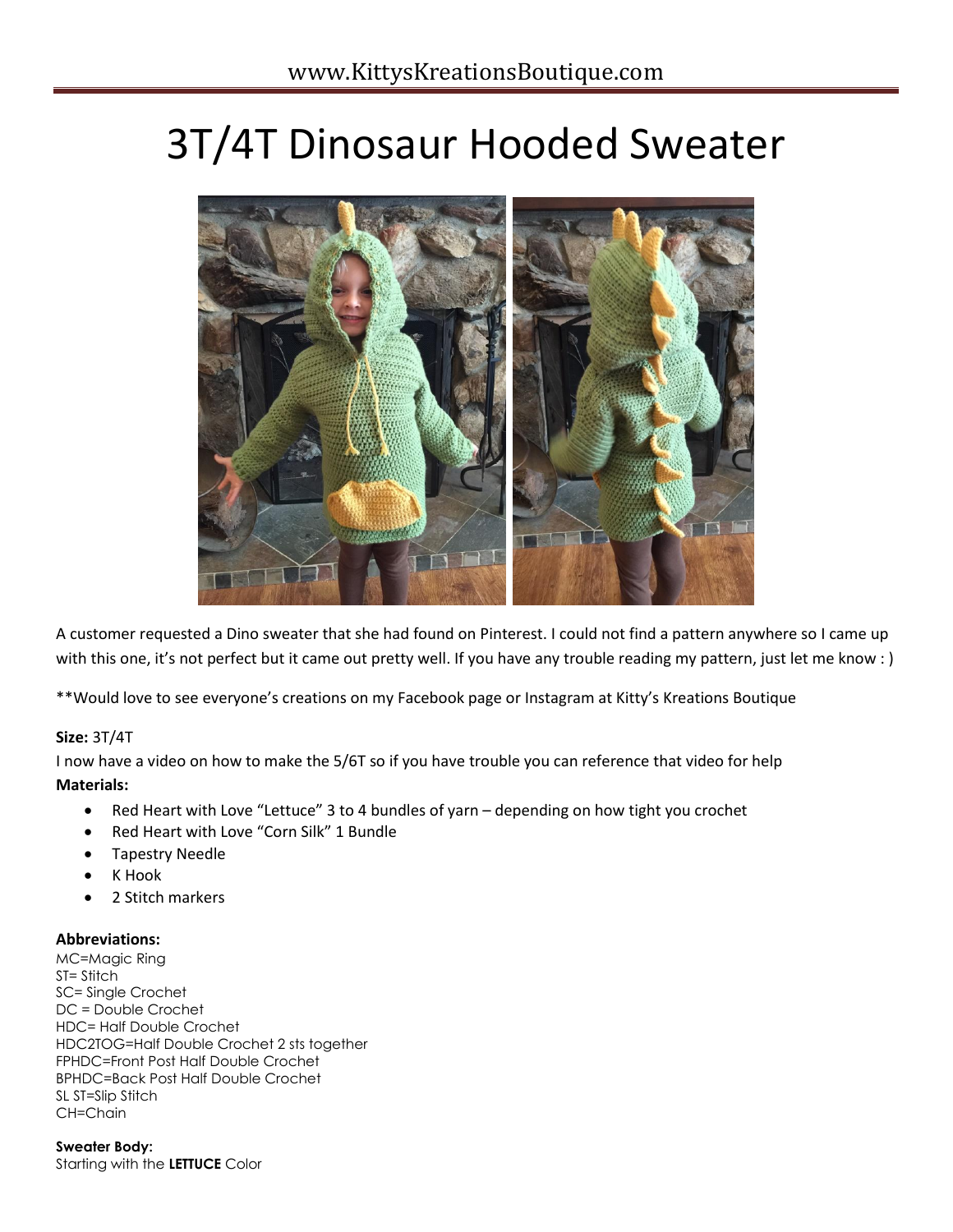Chain 68 loosely – Slip stitch to first chain – don't twist Round 1: SC around, sl st, ch 1 (68) Round 2-25: Hdc around, sl st, ch 1 (68) **BACK:** Row 1: Hdc in 33 sts, ch 1, turn (33) Row 2 -16: Hdc across, ch 1, turn (33) Fasten off & weave in ends

### **1st Shoulder:**

Attach yarn, leaving 1 sts unworked on both sides Row 1: Hdc 33 across, ch 1, turn (33) Row 2-12: Hdc across, ch 1, turn (33) Row 13: Hdc across 17 sts, ch 1, turn (17) Row 14: Hdc2tog, Hdc in rest, ch 1, turn (16) Row 15: Hdc to last 2 sts, Hdc2tog, ch 1, turn (15) Row 16: Hdc2tog, Hdc in rest, ch 1, turn (14) Row 17-21: Hdc across, ch 1, turn (14) Fasten off, leaving long tail to sew seams together, Weave in ends

### **2nd Shoulder:**

Repeat same as 1st shoulder starting from row13

\*\*Slip stitch 7 stitches from armhole to neck on both sides\*\*



#### **Sleeves – Make 2:**

Attach yarn at armpit of armhole Round 1: Hdc around making 36 even sts, sl st, ch 1 (36) Round 2: Hdc to shoulder seam, Hdc2tog, Hdc rest, sl st, ch 1 (35) Round 3: Repeat round **2**, sl st, ch 1 (34) Round 4: Repeat round **2**, sl st, ch 1 (33) Round 5: Hdc2tog, Hdc rest, sl st, ch 1 (32) Round 6: Hdc around, sl st, ch 1 (32) Round 7: repeat round **2**, sl st, ch 1 (31) Round 8: Repeat round **2**, sl st, ch 1 (30) Round 9: Hdc around, sl st, ch 1 (30) Round 10-13: Repeat rounds **2** & **9** (2 times each) sl st, ch 1 (28) Round 14-17: Repeat round **9**, sl st, ch 1 (28) Round 18: repeat round **2**, sl st, ch 1 (27)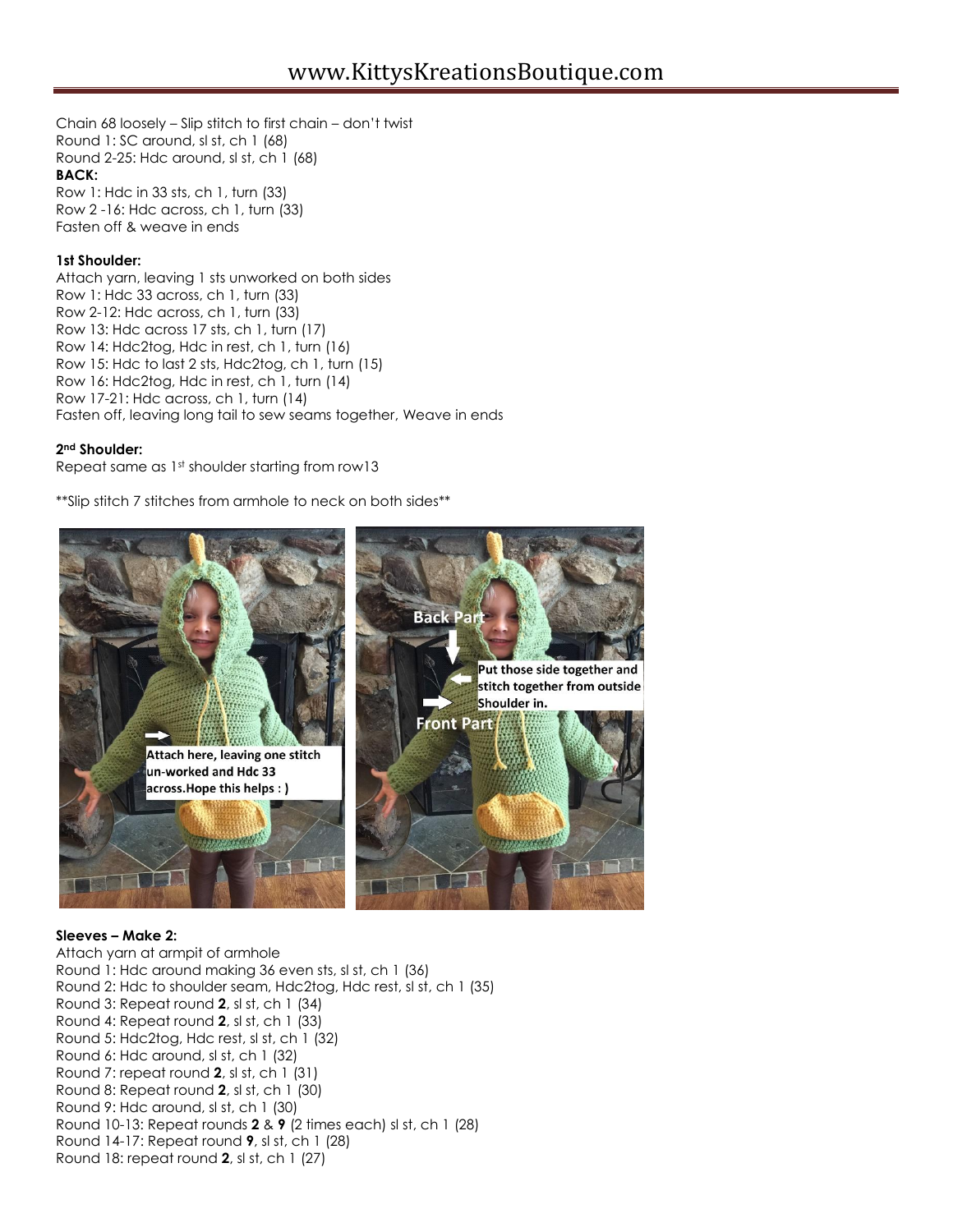Round 19-20: Hdc around, sl st, ch 1 (27) Round 21: Hdc2tog, Hdc rest, sl st, ch 1 (26) Round 22-23: Hdc around, sl st, ch 1 (26) Round 24: Hdc2tog, Hdc rest, sl st, ch 1 (25) Round 25-26: Hdc around, sl st, ch 1 (25) Round 27-28: FpHdc, BpHdc, Repeat around, sl st (25) Fasten off & weave in ends **Hood: (Forgot to count my sts, sorry)** Attach yarn at V part at front of sweater Row 1: Hdc to shoulder seam (attach stitch marker, Hdc to next shoulder seam (attach stitch maker), Hdc to V part of sweater, ch 1, turn Row 2: Hdc to 1 sts before marker, 2 Hdc in sts before marker, Hdc in marked sts (Move marker up), 2 hdc in st after marker, Hdc to 1 sts before next marker and repeat as previous, hdc in rest, ch 1, turn Row 3: Hdc across (remember to move marker up), ch 1, turn Row 4-11: Repeat last 2 rows 4 times each, ch 1, turn Row 12-15: Hdc across, ch 1, turn Row 16: Hdc to 2 sts before stitch marker, Hdc2tog, Hdc in marked stitch, hdc2tog, Hdc to 2 sts before next stitch marker, hdc2tog, Hdc in marked stitch, hdc2tog, Hdc rest, ch 1, turn Row 17: Hdc across, ch 1, turn Row 18: Repeat row **16**, ch 1, turn Row 19: Hdc across, ch 1, turn Row 20: Repeat row **16**, ch 1, turn Row 21-23: Hdc across, ch 1, turn Row 24: Hdc to 2 sts before stitch marker, Hdc2tog, Hdc in marked stitch (Remove stitch marker), Hdc2tog, Hdc to 2 sts before next st marker, Hdc2tog, Hdc in marked st (remove st marker), Hdc2tog, Hdc rest, ch 1, turn Row 25-28: Hdc across, ch 1, turn Sl st hood together Fasten off & weave in ends \*\*Hdc around front of hood 3 times Fold those 3 rounds in half and stitch closed, leaving a hole/ tube to weave in a braided yarn to make the cinch for hood

# **Front Pocket:**

 $Ch<sub>25</sub>$ Row 1: SC across, ch 1, turn Row 2-12: SC across, ch 1, turn Row 13: Sc2tog, SC to last 2 sts, Sc2tog, ch 1, turn Row 14-20: Repeat row **13**, ch 1, turn SC around pocket \*Sew top and bottom of pocket to sweater

#### **Spikes – Make 15**

Make 4 SC in MC (4) Round 1: sc, 2 sc in next st, 1 sc next st, 2 sc in next st, sl st, ch 1 (6) Round 2: SC around, sl st, ch 1 (6) Round 3: sc in 2 sts, 2 sc in next st, sc in 2 sts, 2 sc in next st, sl st, ch 1 (8) Round 4: sc in 3 sts, 2 sc in next st, sc in 3 sts, 2 sc in next st, sl st, ch 1 (10) Round 5: sc in 4 sts, 2 sc in next st, sc in 4 sts, 2 sc in next st, sl st, ch 1 (12) Round 6: sc in 5 sts, 2 sc in next st, sc in 5 sts, 2 sc in next st, sl st, ch 1 (14) Round 7: sc in 6 sts, 2 sc in next st, sc in 6 sts, 2 sc in next st, sl st, ch 1 (16) Round 8: sc in 7 sts, 2 sc in next st, sc in 7 sts, 2 sc in next st, sl st, ch 1 (18) Fasten off leaving a long tail to attach onto sweater \*\*Attach spikes n back center of sweater

#### **Hood Cinch:**

Cut 3long enough pieces to around hood Braid, tie knots at each end and weave through front of hood

All Done!

I hope you enjoy it. If you have any questions, don't hesitate to ask.